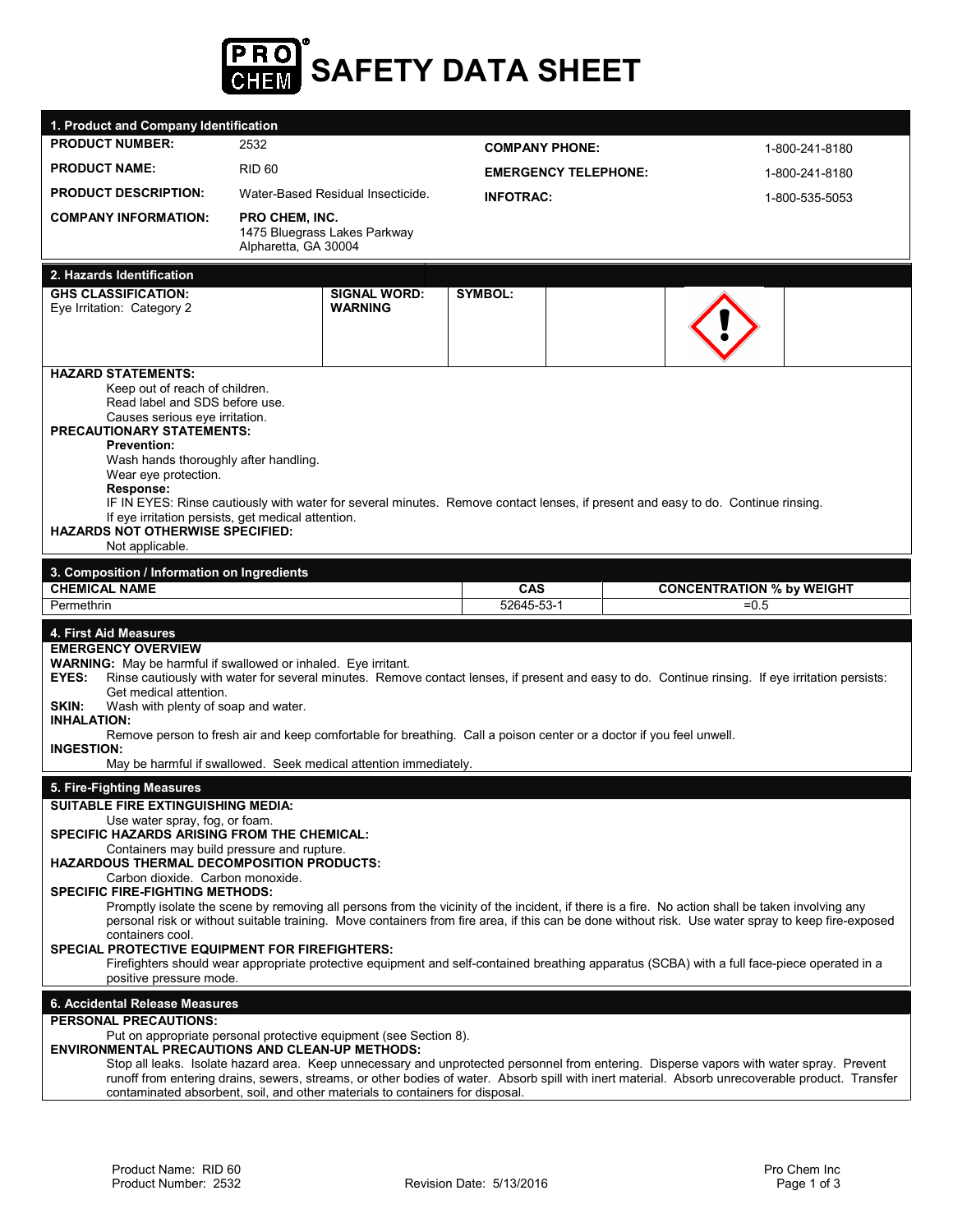Do not use or store near heat, sparks, or open flame. Store in a cool, dry place. Do not get in eyes, on skin, or on clothing. Keep out of reach of children.

## **8. Exposure Controls / Personal Protection**

**PERSONAL PROTECTIVE EQUIPMENT:**



**EYE/FACE PROTECTION:** Wear safety glasses or goggles.

**SKIN PROTECTION:** To prevent repeated or prolonged contact, wear impervious gloves (made from rubber, nitrile, or neoprene). **RESPIRATOR PROTECTION:** When respiratory protection is required, use an organic vapor cartridge. A respiratory program that meets OSHA's 29 CFR 1910.34 & ANSI Z88.2 requirements must be followed.

**ENGINEERING CONTROLS:**

Good general ventilation required.

| 9. Physical & Chemical Properties |                 |                                    |                |
|-----------------------------------|-----------------|------------------------------------|----------------|
| Appearance:                       | Milky emulsion. | <b>Explosive Limit Ranges:</b>     | Not available. |
| <b>Physical State:</b>            | Liquid.         | <b>Explosive Properties:</b>       | Not available. |
| Color:                            | White.          | VOC Content (Wt. %):               | 1.0            |
| Odor:                             | Insecticidal.   | <b>Oxidizing Properties:</b>       | Not available. |
| <b>Odor Threshold:</b>            | Not available.  | <b>Vapor Density:</b>              | Not available. |
| pH:                               | 7-8             | <b>Vapor Pressure:</b>             | Not available. |
| <b>Melting/Freezing Point:</b>    | Not available.  | <b>Relative Density:</b>           | 1.0            |
| <b>Boiling Point:</b>             | Not available.  | Solubility (water):                | Complete.      |
| <b>Viscosity:</b>                 | Not available.  | <b>Auto-Ignition Temperature:</b>  | Not available. |
| <b>Flash Point:</b>               | None.           | <b>Decomposition Temperature:</b>  | Not available. |
| <b>Evaporation Rate:</b>          | Not available.  | Partition Coleff(n-octanol/water): | Not available. |

### **10. Stability & Reactivity Information**

**REACTIVITY:**

Under normal conditions of storage and use, hazardous reactions will not occur.

**CHEMICAL STABILITY:**  Stable under normal conditions. **INCOMPATIBLE MATERIALS:** Acids and strong oxidizers.

**CONDITIONS TO AVOID:**  High temperatures. **DECOMPOSITION PRODUCTS:**

CO, CO2.

### **11. Toxicological Information**

**PRIMARY ROUTE OF ENTRY:**  Skin contact, inhalation. **ACUTE/POTENTIAL HEALTH EFFECTS: EYES:** May cause serious eye irritation. Symptoms include stinging, tearing, and redness. **SKIN:** May cause skin irritation. **INHALATION:** High vapor concentrations (>1000 ppm) may be irritating to respiratory tract. **INGESTION:** May cause headache, dizziness, incoordination, nausea, vomiting, diarrhea and general weakness. **CHRONIC/LONG TERM EFFECTS:** None known. **TARGET ORGAN EFFECTS:**  None known. **REPRODUCTIVE/DEVELOPMENTAL INFORMATION:** No data. **CARCINOGENIC INFORMATION:**  This material is not listed as a carcinogen by IARC, NTP, or OSHA. **ACUTE TOXICITY VALUES:** Not available. **12. Ecological Information** Not available.

# **13. Disposal Consideration**

Waste must be disposed of in accordance with federal, state and local environmental control regulations. See label for further instructions.

### **14. Transportation Information**

Not regulated.